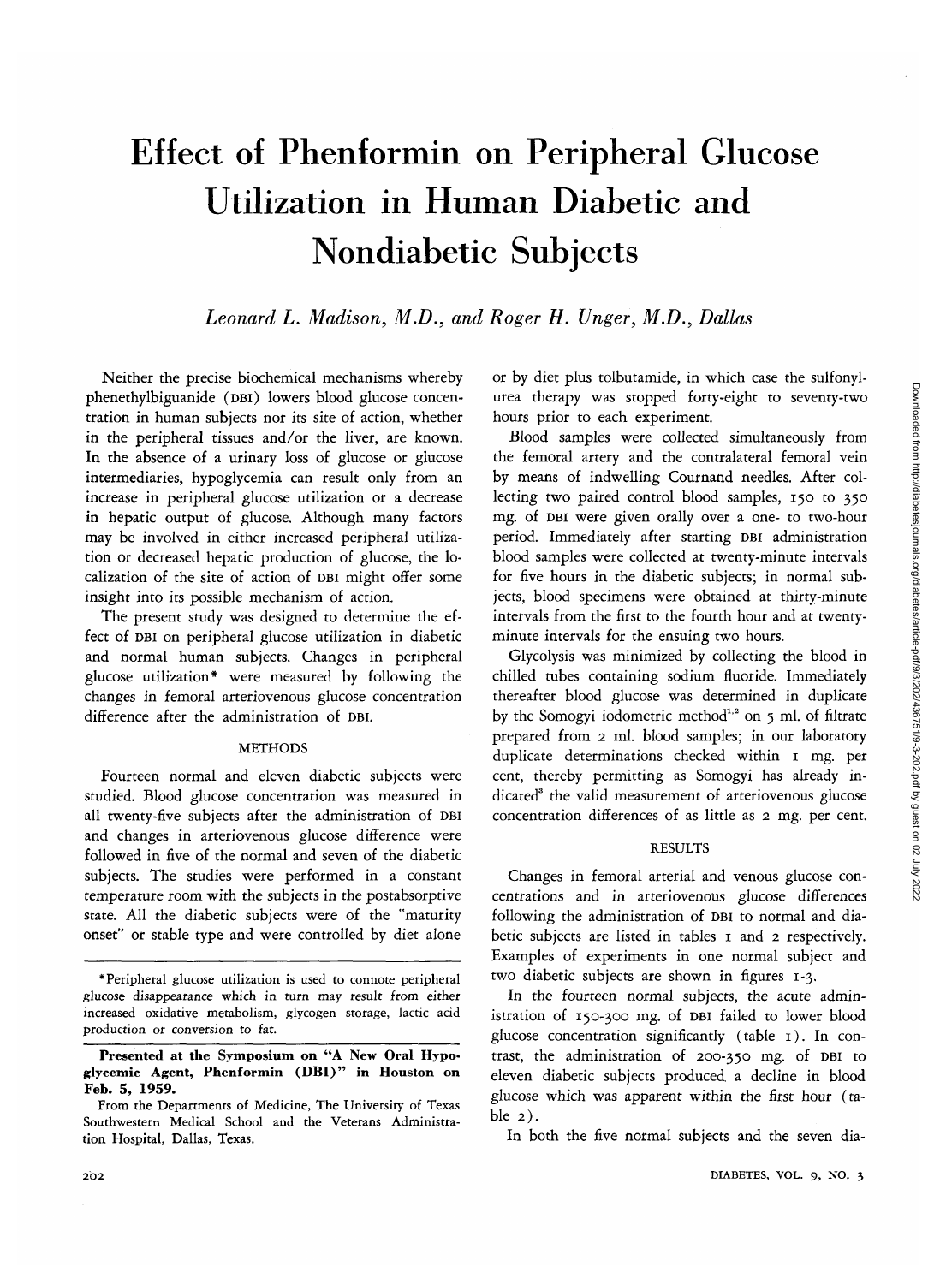## TABLE 1

## Effect of DBI on arterial and venous glucose concentrations in normal subjects

|                                                                      |                                                    | Dose                                                        |                                                                      |                     | Control                                                              |                                                                      |                     |                                                                      |                     |                                                                      | Time after DBI      |                                                                      | administratiorI     |                                   |                                                                      |                     |                     |                                                                      |
|----------------------------------------------------------------------|----------------------------------------------------|-------------------------------------------------------------|----------------------------------------------------------------------|---------------------|----------------------------------------------------------------------|----------------------------------------------------------------------|---------------------|----------------------------------------------------------------------|---------------------|----------------------------------------------------------------------|---------------------|----------------------------------------------------------------------|---------------------|-----------------------------------|----------------------------------------------------------------------|---------------------|---------------------|----------------------------------------------------------------------|
| Subject                                                              | Age                                                | <b>DBI</b><br>mg.                                           |                                                                      | $0-15$              | $\theta$                                                             | 60                                                                   | 90                  | 120                                                                  | 150                 | 180                                                                  | 210                 | 240                                                                  | 260                 | 280                               | 300                                                                  | 320                 | 340                 | 360                                                                  |
| K.P.W.<br>59 kg.                                                     | 28                                                 | 225                                                         | Art.<br>Ven.<br>A-V                                                  | 87.0<br>85.6<br>1.4 | 85.6<br>84.5<br>1.1                                                  | 86.5<br>83.7<br>2.8                                                  | 85.1<br>84.2<br>0.9 | 84.5<br>84.2<br>0.3                                                  | 84.0<br>83.1<br>0.9 | 82.6<br>80.9<br>1.7                                                  | 86.2<br>84.5<br>1.7 | 93.2<br>92.9<br>0.3                                                  | 88.7<br>87.6<br>1.1 | 89.0<br>89.6<br>$-0.6$            | 86.2<br>85.1<br>1.1                                                  | 82.6<br>80.9<br>1.7 | 83.4<br>82.8<br>0.6 | 82.3<br>82.3<br>0 <sub>0</sub>                                       |
| H.B.<br>82 kg.                                                       | 23                                                 | 200                                                         | Art.<br>Ven.<br>$A-V$                                                | 87.8<br>86.1<br>1.7 | 87.3<br>83.6<br>3.7                                                  | 85.8<br>84.1<br>1.7                                                  | 86.1<br>84.1<br>2.0 | 85.3<br>82.4<br>2.9                                                  | 87.8<br>87.4<br>0.4 | 84.4<br>82.7<br>1.7                                                  | 84.1<br>82.7<br>1.4 | 85.0<br>82.7<br>2.3                                                  | 86.3<br>83.3        | 87.2<br>88.0<br>$3.0 - 0.8 - 0.3$ | 90.3<br>90.6                                                         | 91.0<br>89.8<br>1.2 | 91.5<br>88.9<br>2.6 | 92.1<br>92.1<br>0.0                                                  |
| B.K.<br>68 kg.                                                       | 26                                                 | 200                                                         | Art.<br>Ven.<br>A-V                                                  | 90.1<br>87.0<br>3.1 | 90.4<br>87.3<br>3.1                                                  | 87.0<br>85.3<br>1.7                                                  | 85.7<br>83.9<br>1.8 | 84.4<br>82.4<br>2.0                                                  | 84.7<br>82.4<br>2.3 | 84.1<br>83.8<br>0.3                                                  | 82.7<br>80.4<br>2.3 | 83.0<br>81.6<br>1.4                                                  | 85.3<br>83.0<br>2,3 | 81.3<br>79.9<br>1.4               | 79.6<br>77.9<br>1.7                                                  | 80.4<br>79.9<br>0.5 | 80.4<br>79.0<br>1.4 | 80.7<br>78.4<br>7.3                                                  |
| M.L.<br>60 kg.                                                       | 26                                                 | 175                                                         | Art.<br>Ven.<br>$A-V$                                                | 83.8<br>82.7<br>1.1 | 84.4<br>83.6<br>0.8                                                  | 84.4<br>82.4<br>2.0                                                  | 84.1<br>82.0<br>2.1 | 83.8<br>81.6<br>2.2                                                  | 81.9<br>79.3<br>2.6 | 80.1<br>76.1<br>4.0                                                  | 77.3<br>75.0<br>2.3 | 78.7<br>77.8<br>0.9                                                  | 78.4<br>76.1<br>2.3 | 83.6<br>82.1<br>1.5               | 83.6<br>82.1<br>1.5                                                  | 82.4<br>79.9<br>2.5 | 82.7<br>79.3<br>3.4 | 82.4<br>79.6<br>2.8                                                  |
| J.H.<br>74 kg.                                                       | 25                                                 | 300                                                         | Art.<br>Ven.<br>$A-V$                                                | 78.0<br>76.8<br>1.2 | 78.6<br>78.0<br>0.6                                                  | 77.6<br>76.0<br>1.6                                                  | 77.0<br>74.0<br>3.0 | 78.4<br>77.6<br>0.8                                                  | 77.0<br>76.0<br>1.0 | 80.8<br>78.8<br>2.0                                                  | 76.8<br>75.6<br>1.2 | 73.0<br>71.6<br>1.4                                                  | 71.0<br>68.4<br>2.6 | 68.0<br>67.2<br>0.8               | 69.2<br>68.4<br>0.8                                                  | 70.8<br>68.0<br>2.8 | 70.4<br>68.8<br>1.6 | 70.0<br>68.4<br>1.6                                                  |
| N.K.<br>J.K.<br>M.C.<br>C.A.<br>P.H.<br>L.F.<br>C.R.<br>J.A.<br>G.C. | 27<br>26<br>30<br>24<br>31<br>40<br>38<br>27<br>35 | 200<br>200<br>200<br>150<br>200<br>200<br>150<br>150<br>200 | Ven.<br>Ven.<br>Ven.<br>Ven.<br>Ven.<br>Ven.<br>Ven.<br>Ven.<br>Ven. |                     | 92.9<br>93.7<br>76.0<br>86.0<br>80.2<br>73.2<br>85.0<br>58.0<br>83.6 | 91.2<br>93.1<br>74.4<br>83.2<br>83.0<br>80.6<br>82.4<br>68.0<br>83.6 |                     | 88.9<br>91.2<br>75.6<br>83.6<br>87.0<br>78.0<br>84.4<br>68.0<br>89.6 |                     | 90.3<br>87.0<br>84.8<br>86.2<br>90.8<br>85.4<br>83.4<br>59.6<br>74.0 |                     | 86.1<br>82.8<br>75.6<br>88.0<br>91.0<br>75.2<br>84.6<br>60.2<br>89.2 |                     |                                   | 93.7<br>82.8<br>80.4<br>90.0<br>93.8<br>83.0<br>83.4<br>59.0<br>92.0 |                     |                     | 89.2<br>80.8<br>80.6<br>95.6<br>92.6<br>84.0<br>89.6<br>70.8<br>88.0 |

## TABLE 2

Effect of DBI on arterial and venous glucose concentrations in diabetic subjects

|                              |                      | Dose<br>Control |                                              |                                 |                                      | Time after DBI administration |                    |                                                                                                           |                    |              |                                        |                             |                     |                             |                        |                                                                                     |                                   |                            |                        |                       |
|------------------------------|----------------------|-----------------|----------------------------------------------|---------------------------------|--------------------------------------|-------------------------------|--------------------|-----------------------------------------------------------------------------------------------------------|--------------------|--------------|----------------------------------------|-----------------------------|---------------------|-----------------------------|------------------------|-------------------------------------------------------------------------------------|-----------------------------------|----------------------------|------------------------|-----------------------|
| Subject Age                  |                      | DBI<br>mg.      |                                              | $0 - 10$                        | $\Omega$                             | 20                            | 40                 | 60                                                                                                        | 80                 | 100          | 120                                    | 140                         | 160                 | 180                         | 200                    | 220                                                                                 | 240                               | 260                        | 280                    | 300                   |
| M.S.<br>84 kg.               | 61                   |                 | 250 Art. 157.3<br>$A-V$                      | Ven. 155.3<br>2.0               | 157.2<br>155.0<br>2.2                | $-0.9 -1.0$                   | 157.5 151.0        | 158.4 152.0 145.5 140.8 135.0 131.0 125.5<br>3.5                                                          | 149.0 141.8<br>1.0 |              | 137.2 127.8 126.5 122.3<br>$2.2 - 3.2$ | 1.0                         | 122.3<br>0.0        | $-1.0$                      |                        | 118.5 112.4 106.2 104.5<br>119.5 111.8 106.8 104.8 100.3 101.2<br>$0.6 - 0.6 - 0.3$ |                                   | 102.6 100.7                | $2.3 - 0.5$            | 98.8<br>98.5<br>0.3   |
| F.L.<br>81kg.                | 60                   |                 |                                              | Ven. 160.1<br>$A-V$ 2.3         | 300 Art. 162.4 163.4<br>161.1<br>2.3 | 0.6                           |                    | 159.0 154.4 150.2 146.4 140.6 136.0 131.0 127.0<br>158.4 154.0 150.6 145.1<br>$0.4 - 0.4$                 | 1.3                | 1.7          | 138.9 136.0 129.0 125.0<br>0.0         | 2.0                         | 2.0                 | 1.8                         | 122.2 118.0<br>1.3     | 124.0 119.3 114.4<br>114.4<br>0.0                                                   | 110.6<br>108.2<br>2.4             | 106.0 100.2<br>104.8 101.0 | $1.2 - 0.8$            | 96.0<br>96.0<br>0.0   |
| M.F.<br>67 kg.               | 43                   |                 | 350 Art. 138.1                               | Ven. 136.6<br>$A-V$ 1.5         | 136.4<br>133.8<br>2.6                | 1.0                           | 134.0 126.1<br>2.1 | 135.0 128.2 120.1 117.7 113.9 108.3<br>118.9 118.0 110.9 105.8                                            | $1.2 - 0.3$        | 3.0          | 2.5                                    | 103.4<br>102.2<br>1.2       | 97.1<br>96.8<br>0.3 | 92.5<br>90.6<br>1.9         | 85.2<br>81.4<br>3.8    | 79.6<br>76.9<br>2.7                                                                 | 74.0<br>72.0<br>2.0               | 73.2<br>72.0<br>1.2        | 71.0<br>68.4<br>2.6    | 70.0<br>68.0<br>2.0   |
| B.D.<br>73 kg.               | 65                   | 300             | $A-V$                                        | Art. $250.0$<br>0.0             | 252.0<br>Ven. 250.0 252.0<br>0.0     | 1.0                           | 2.0                | 255.0 249.0 242.0 236.0 234.0 234.0 224.0 212.0<br>254.0 247.0 240.0 236.0 233.0 234.0 223.0 212.0<br>2.0 | 0.0                | 1.0          | 0.0                                    | 1.0                         | 0.0                 | 209.0 204.0<br>209.0<br>0.0 | 203.0<br>1.0           |                                                                                     |                                   |                            |                        |                       |
| V.B.<br>60 kg.               | 52.                  | 300             | $A-V$                                        | Art. 198.6<br>Ven. 194.7<br>3.9 | 197.6<br>197.1<br>0.5                | 195.2<br>$-0.3$               | 188.1<br>3.7       | 194.9 191.8 184.5 177.0 169.8 165.9<br>19                                                                 | 182.6 177.0 171.8  | $0.0 -2.0$   | 165.7<br>0.2                           | 165.2 165.4<br>162.3<br>2.9 | 161.3<br>4.3        | 163.7<br>3.7                | 160.0 157.1 159.8      | 158.6 158.8<br>$1.5 - 1.0$                                                          | 156.4 155.4<br>155.4 157.4<br>1.0 | $-2.0 -0.7$                | 151.3<br>152.0         | 152.3<br>149.1<br>3.2 |
| D.J.<br>72 kg.               | 44                   | 350             | $A-V$                                        | Art. 133.0<br>Ven. 132.2<br>0.8 | 132.7<br>131.4<br>1.3                | 127.6<br>2.2                  | 124.7<br>3.7       | 129.8 128.4 120.2 116.4 109.2 108.4 108.7 105.2<br>119.1 116.7 109.5<br>1.1                               | $-0.3$             | $-0.3$       | 0.5                                    | 107.9 108.4 104.9<br>0.3    | 0.3                 | 104.4<br>101.5<br>2.9       | 98.5<br>99.1<br>$-0.6$ | 98.5<br>98.5<br>0.0                                                                 | 97.5<br>96.1<br>1.4               | 92.6<br>92.6<br>$0.0\,$    | 91.0<br>92.4<br>$-1.4$ | 89.4<br>89.2<br>0.2   |
| J.S.<br>70 kg.               | 58                   | 300             | $A-V$                                        | Art. 102.0<br>Ven. 100.9<br>1.1 | 98.5<br>97.5<br>1.0                  | 98.0<br>96.4<br>1.6           | 94.4<br>93.6       | 87.6<br>89.2<br>$0.8 - 1.6 - 1.4 - 1.6$                                                                   | 84.6<br>86.0       | 83.0<br>84.6 | 84.9<br>83.8<br>-1.1                   | 80.4<br>78.8<br>1.6         | 80.1<br>77.4<br>2.7 | 80.4<br>76.6<br>3.8         | 77.7<br>76.4<br>1.3    | 75.3<br>75.0<br>0.3                                                                 | 75.0<br>73.7<br>1.3               | 74.5<br>73.4<br>1.1        | 74.5<br>71.8<br>2.7    | 76.1<br>72.4<br>3.7   |
| G.C.<br>M.D.<br>H.F.<br>T.E. | 47<br>58<br>35<br>40 |                 | 200 Ven.<br>200 Ven.<br>200 Ven.<br>250 Ven. |                                 | 165<br>132<br>283<br>138             |                               |                    | 149<br>128<br>291<br>118                                                                                  |                    |              | 137<br>113<br>274<br>107               |                             |                     | 122<br>110<br>266<br>93     |                        |                                                                                     | 110<br>97<br>266<br>74            |                            |                        | 97<br>97<br>262<br>73 |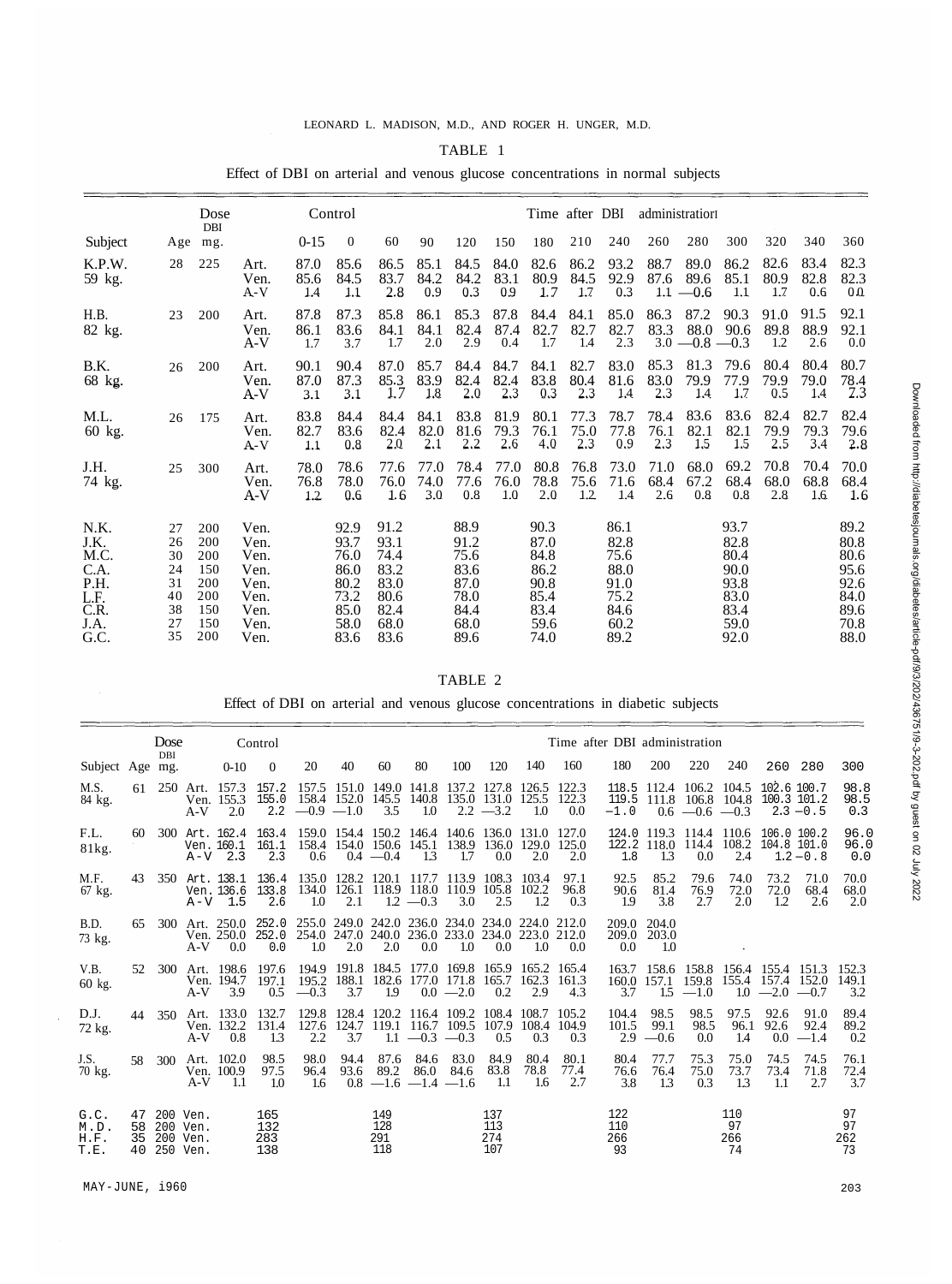Downloaded from http://diabetesjournals.org/diabetes/article-pdf/9/3/202/436751/9-3-202.pdf by guest on 02 July 2022

Downloaded from http://diabetesjournals.org/diabetes/article-pdf/9/3/202436751/9-3-202.pdf by guest on 02 July 2022



**FIG. I. The effect of DBI on arterial and venous glucose concentrations in a normal subject.**



**FIG. 2. The effect of DBI on arterial and venous glucose concentrations in a diabetic subject.**

betic subjects, arteriovenous glucose difference did not increase, despite the fall in arterial blood glucose in the diabetic subjects (tables i and 2, figures 1-4). Arteriovenous glucose difference during the control periods averaged 1.8 mg. per cent in the normal subjects and 1.7 mg. per cent in the diabetic subjects; after DBI administration arteriovenous glucose difference averaged 1.6 mg. per cent and 1.0 mg. per cent for the normal and diabetic subjects respectively (figure 4).

## **DISCUSSION**

The failure of DBI to lower the blood glucose concentration in *normal human subjects* contrasts sharply



**FIG. 3. The effect of DBI on arterial and venous glucose concentrations in a diabetic subject.**



**FIG. 4. Comparison of the effects of DBI on mean arterial and venous glucose concentrations in seven diabetic and five normal subjects.**

with its effect in nondiabetic laboratory animals of several species including the rat, cat, guinea pig, rabbit, and monkey.4 Although the dose administered to nondiabetic human subjects  $($  > 3 mg./kg.) was less than that given to nondiabetic animals  $(5\text{-}20 \text{ mg./kg.})$ ,<sup>4</sup> this dose, nevertheless, reduced the blood glucose of diabetic human subjects. This difference in blood glucose response between nondiabetic human subjects and nondiabetic laboratory animals suggests that the bio $chemical$  changes<sup>5-7</sup> following administration of DBI,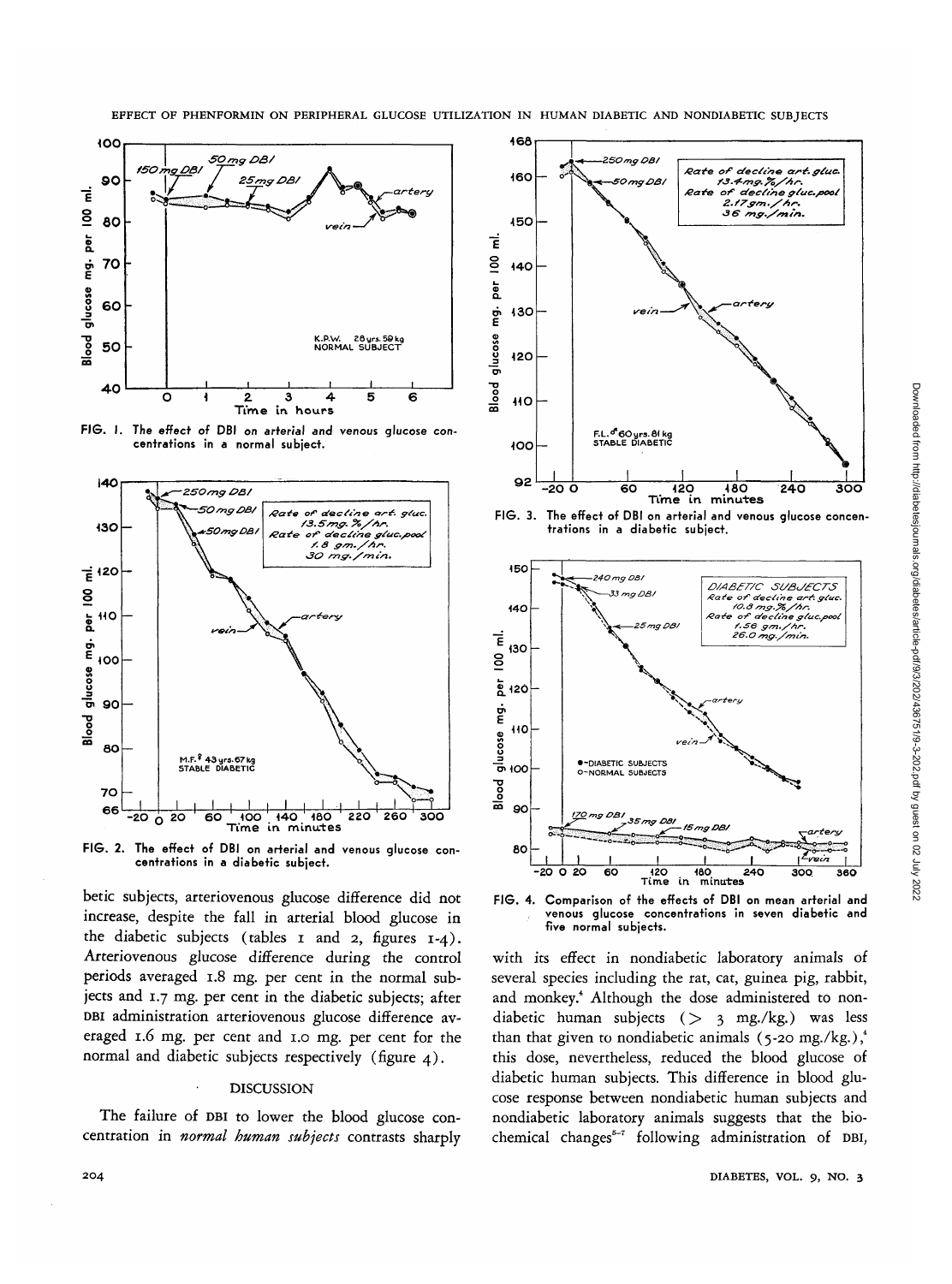which are said to be causally linked with the hypoglycemic effect in laboratory animals, may not be operative in human diabetic subjects.

The failure of DBI to lower blood glucose concentration in nondiabetic human subjects is of considerable interest but is not explained by these data. Although it may be related to the initial level of the blood glucose, *it* should be noted that a hypoglycemic effect occurred in diabetic subjects with normal and near normal fasting blood glucose concentrations (subjects J.S., M.F., D.J., table 2). Alternatively, the blood glucose lowering effect of DBI in diabetic but not in nondiabetic subjects suggests a specific metabolic defect in the diabetic group which is altered by DBI.

The failure to find any increase in femoral arteriovenous glucose difference associated with the fall in blood glucose concentration in the subjects with stable diabetes indicates that the hypoglycemic effect was either not the consequence of increased peripheral glucose utilization or that the rate of increased peripheral glucose utilization was too small to be measured by the technics of this study. The latter possibility seems unlikely in view of the magnitude of glucose utilization by muscle in human subjects in the basal state compared to the magnitude of decline in the glucose pool in the present experiments.

The rate of decline in the glucose pool, assuming that the glucose space is limited to the volume of distribution of the extracellular fluid, is shown in table 3. The decline in the glucose pool varied from 11.3 to 36 mg. per minute and averaged 26 mg. per minute. Despite the fact that the muscle mass constitutes approximately 40 per cent of body weight, in the basal state only about 22 mg. of glucose are utilized per minute by the entire muscle mass.<sup>8</sup> This rate of utilization by the muscles in the resting postabsorptive state is associated with a mean femoral arteriovenous glucose difference of about 1.8 mg. per cent in this and other studies.<sup>8-10</sup> If the mean rate of decline in glucose pool of 26 mg. per minute, found in this study after DBI (table 3), was entirely the result of increased glucose utilization by the muscles, a doubling of the femoral arteriovenous glucose difference would have been expected provided there was no alteration in peripheral blood flow.

It is possible, however, that an increase in peripheral glucose utilization occurred but because it was confined for the most part to the adipose tissue rather than to muscle, could not be measured by the technic used in this study; blood specimens were collected from the femoral rather than the saphenous vein in these

TABLE 3

|  |  |  |                   | Effect of DBI on rate of glucose disappearance in |  |
|--|--|--|-------------------|---------------------------------------------------|--|
|  |  |  | diabetic subjects |                                                   |  |

|         | Wt. | Glucose<br>pool | Fall blood<br>glucose<br>mg./100 |      | Decrease in<br>glucose pool |
|---------|-----|-----------------|----------------------------------|------|-----------------------------|
| Subject | kg. | liters          | ml./hr.                          |      | gm./hr. mg./min.            |
| M.S.    | 84  | 16.8            | 11.7                             | 1.90 | 31.6                        |
| F.L.    | 81  | 16.2            | 13.4                             | 2.17 | 36.1                        |
| M.F.    | 67  | 13.4            | 13.5                             | 1.80 | 30.0                        |
| B.D.    | 73  | 14.6            | 14.0                             | 2.04 | 34.0                        |
| V.B.    | 60  | 12.0            | 9.2                              | 1.10 | 18.3                        |
| D.J.    | 72  | 14.4            | 8.7                              | 1.25 | 20.9                        |
| J.S.    | 70  | 14.0            | 4.8                              | 0.68 | 11.3                        |
| Mean    | 72  | 14.5            | 10.8                             | 1.56 | 26.0                        |

experiments. They therefore most likely reflected changes in muscle rather than in adipose tissue metabolism.

The in vitro evidence<sup>5,7,11</sup> that DBI lowers blood glucose primarily by decreasing oxidative metabolism, and, as a consequence of this, secondarily increasing anaerobic glycolysis is not supported by these data insofar as the peripheral muscles are concerned. The increased utilization of glucose by muscle, whether the result of increased oxidative metabolism, increased glycogen storage or increased conversion to lactate, should have resulted in an increased femoral arteriovenous glucose difference.

The failure in these studies on *human subjects* to ascribe the hypoglycemic effect of DBI to increased glucose utilization by the peripheral muscles, coupled with the failure of Tranquada et al. $a^2$  to obtain evidence of decreased splanchnic glucose output suggests two possible alternate explanations for the hypoglycemic effect. One, the adipose tissue may be a major locus of action of DBI. Two, *more likely* the increase in the rate of glucose utilization of only 26 mg. per minute may have been divided between the liver and the peripheral tissues and therefore would be difficult to detect by measuring changes in either femoral arteriovenous glucose difference or in splanchnic glucose output.

#### SUMMARY

The changes in arterial blood glucose concentration following the administration of phenformin were followed in fourteen normal and eleven diabetic subjects. The effect of phenformin on peripheral glucose utilization was studied by following changes in femoral arteriovenous glucose difference in five of the normal and seven of the diabetic subjects. Phenformin failed to lower the arterial blood glucose or alter the arteriovenous glucose difference in all the normal subjects. In diabetic subjects despite a fall in mean arterial blood glucose from 148 to 94 mg. per cent, representing a mean decrease in the